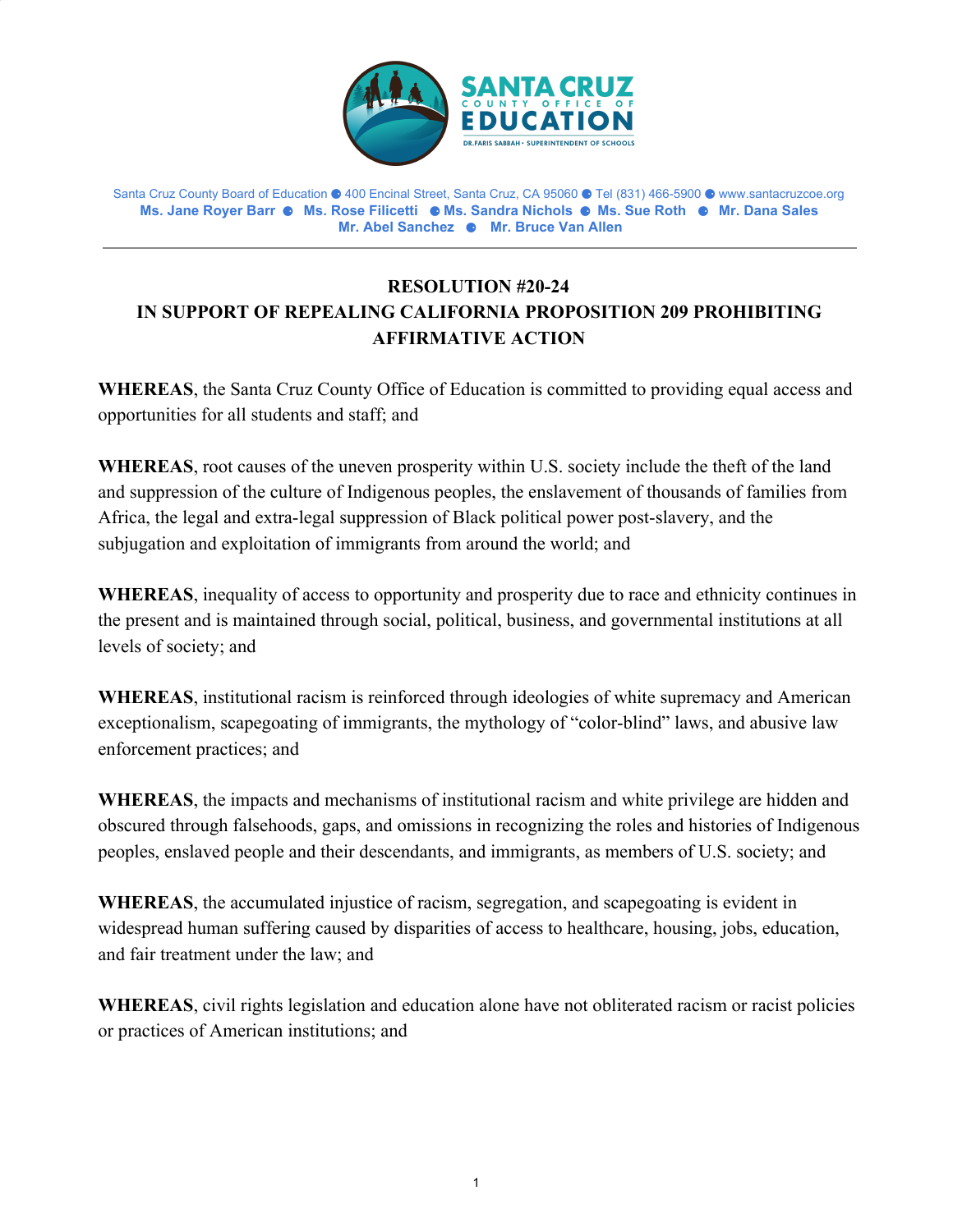**WHEREAS**, fulfilling the promise of the American Revolution, and meeting the aspirations of all members of U.S. society, will require civic, business, and governmental institutions to take their responsibility for dismantling racist structures and correcting past injustices; and

**WHEREAS**, a nation committed to becoming a just society must address and seek to correct current disparities and inequities in a spirit of restorative justice and historical restitution; and

**WHEREAS**, the disparities and inequities of life due to racism are so large and so severe in their impacts that correcting them cannot passively rely on "progress", generational change, or economic trends;

**WHEREAS**, one means available to civic, business, and governmental institutions for addressing historical and current institutional racism is the use of affirmative action in hiring, education, leadership and role models, business practices, cultural inclusion, and media; and

**WHEREAS**, in California, affirmative action by governmental institutions, including education, has been prohibited since passage by the voters of Proposition 209 in 1996; and

**WHEREAS**, Assembly Constitutional Amendment 5 has been brought forth to repeal Proposition 209, subject to passage by the voters in the November 2020 elections;

**NOW, THEREFORE BE IT RESOLVED,** that the Santa Cruz County Board of Education hereby endorses the repeal of the Proposition 209 ban on affirmative action, and urges all California voters to support and vote for passage of Assembly Constitutional Amendment 5 when it appears on the November 2020 ballot.

**PASSED AND ADOPTED** by the Governing Board of the Santa Cruz County Office of Education, County of Santa Cruz, State of California, this 16th day of July 2020, by the following vote:

- AYES: Barr, Filicetti, Nichols, Roth, Sales, Sanchez, Van Allen
- NAYS: None
- ABSENT: None
- ABSTAIN: None